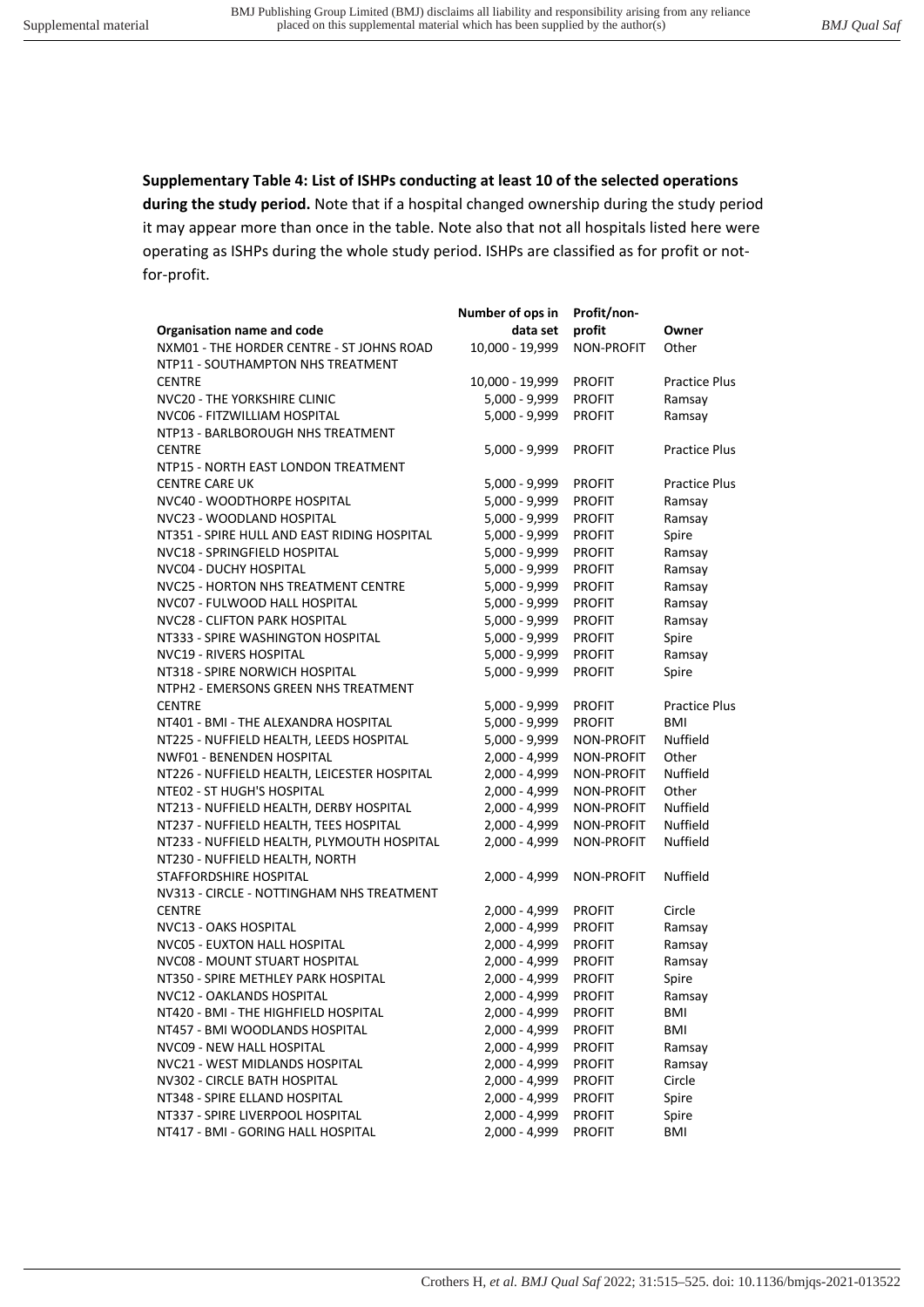Crothers H*, et al. BMJ Qual Saf* 2022; 31:515–525. doi: 10.1136/bmjqs-2021-013522

| NVC22 - WINFIELD HOSPITAL                  | 2,000 - 4,999   | <b>PROFIT</b>     | Ramsay               |
|--------------------------------------------|-----------------|-------------------|----------------------|
| NVC15 - PINEHILL HOSPITAL                  | 2,000 - 4,999   | <b>PROFIT</b>     | Ramsay               |
| NT441 - BMI - THREE SHIRES HOSPITAL        | $2,000 - 4,999$ | <b>PROFIT</b>     | <b>BMI</b>           |
| NT332 - SPIRE LEEDS HOSPITAL               | 2,000 - 4,999   | <b>PROFIT</b>     | Spire                |
| NT321 - SPIRE LITTLE ASTON HOSPITAL        | 2,000 - 4,999   | <b>PROFIT</b>     | Spire                |
| NVC16 - RENACRES HOSPITAL                  | 2,000 - 4,999   | <b>PROFIT</b>     | Ramsay               |
| NT347 - SPIRE FYLDE COAST HOSPITAL         | 2,000 - 4,999   | <b>PROFIT</b>     | Spire                |
| NT313 - SPIRE WELLESLEY HOSPITAL           | 2,000 - 4,999   | <b>PROFIT</b>     | Spire                |
| NT322 - SPIRE LEICESTER HOSPITAL           | 2,000 - 4,999   | <b>PROFIT</b>     | Spire                |
| NT324 - SPIRE CHESHIRE HOSPITAL            | 2,000 - 4,999   | <b>PROFIT</b>     | Spire                |
| NT320 - SPIRE PARKWAY HOSPITAL             | $2,000 - 4,999$ | <b>PROFIT</b>     | Spire                |
| NVC17 - ROWLEY HALL HOSPITAL               | 2,000 - 4,999   | <b>PROFIT</b>     | Ramsay               |
| NT305 - SPIRE PORTSMOUTH HOSPITAL          | 2,000 - 4,999   | <b>PROFIT</b>     | Spire                |
| NT424 - BMI - THE MERIDEN HOSPITAL         | $2,000 - 4,999$ | <b>PROFIT</b>     | BMI                  |
| NT304 - SPIRE SOUTHAMPTON HOSPITAL         | 2,000 - 4,999   | <b>PROFIT</b>     | Spire                |
| NT301 - SPIRE SOUTH BANK HOSPITAL          | 2,000 - 4,999   | <b>PROFIT</b>     | Spire                |
| NTC01 - SHEPTON MALLET NHS TREATMENT       |                 |                   | <b>UK Specialist</b> |
| <b>CENTRE</b>                              | 2,000 - 4,999   | <b>PROFIT</b>     | hospitals            |
| NT402 - BMI - BATH CLINIC                  | 2,000 - 4,999   | <b>PROFIT</b>     | <b>BMI</b>           |
| NT412 - BMI - THE DROITWICH SPA HOSPITAL   | 2,000 - 4,999   | <b>PROFIT</b>     | BMI                  |
|                                            |                 |                   |                      |
| NT448 - BMI THE HUDDERSFIELD HOSPITAL      | $2,000 - 4,999$ | <b>PROFIT</b>     | BMI                  |
| NT430 - BMI - THE RIDGEWAY HOSPITAL        | 2,000 - 4,999   | <b>PROFIT</b>     | <b>BMI</b>           |
| NTPH1 - SHEPTON MALLET NHS TREATMENT       |                 |                   |                      |
| <b>CENTRE</b>                              | 2,000 - 4,999   | <b>PROFIT</b>     | <b>Practice Plus</b> |
| NT312 - SPIRE ALEXANDRA HOSPITAL           | 2,000 - 4,999   | <b>PROFIT</b>     | Spire                |
| NTD02 - THE CHESHIRE & MERSEYSIDE NHS      |                 |                   | Interhealth          |
| <b>TREATMENT CENTRE</b>                    | $2,000 - 4,999$ | <b>PROFIT</b>     | care services        |
| NT422 - BMI - THE LONDON INDEPENDENT       |                 |                   |                      |
| <b>HOSPITAL</b>                            | $2,000 - 4,999$ | <b>PROFIT</b>     | BMI                  |
| NT432 - BMI - THE SANDRINGHAM HOSPITAL     | 2,000 - 4,999   | <b>PROFIT</b>     | <b>BMI</b>           |
| NVC11 - NORTH DOWNS HOSPITAL               | 2,000 - 4,999   | <b>PROFIT</b>     | Ramsay               |
| NV323 - CIRCLE READING HOSPITAL            | 2,000 - 4,999   | <b>PROFIT</b>     | Circle               |
| NVG01 - FAIRFIELD HOSPITAL                 | 2,000 - 4,999   | <b>PROFIT</b>     | Ramsay               |
| NT325 - SPIRE MURRAYFIELD HOSPITAL         | 2,000 - 4,999   | <b>PROFIT</b>     | Spire                |
| NT427 - BMI - THE PARK HOSPITAL            | 2,000 - 4,999   | <b>PROFIT</b>     | BMI                  |
| NT302 - SPIRE BRISTOL HOSPITAL             | 2,000 - 4,999   | <b>PROFIT</b>     | Spire                |
| NTP17 - SUSSEX ORTHOPAEDIC NHS TREATMENT   |                 |                   |                      |
| <b>CENTRE</b>                              | $2,000 - 4,999$ | <b>PROFIT</b>     | <b>Practice Plus</b> |
| NT410 - BMI - THE CHILTERN HOSPITAL        | 2,000 - 4,999   | <b>PROFIT</b>     | BMI                  |
| NT450 - BMI THE LINCOLN HOSPITAL           | 2,000 - 4,999   | <b>PROFIT</b>     | BMI                  |
| NVC02 - THE BERKSHIRE INDEPENDENT HOSPITAL | 2,000 - 4,999   | <b>PROFIT</b>     | Ramsay               |
| NT308 - SPIRE GATWICK PARK HOSPITAL        | $2,000 - 4,999$ | <b>PROFIT</b>     | Spire                |
| NT316 - SPIRE HARPENDEN HOSPITAL           | 2,000 - 4,999   | <b>PROFIT</b>     | Spire                |
| NT411 - BMI - THE CLEMENTINE CHURCHILL     |                 |                   |                      |
| <b>HOSPITAL</b>                            | 2,000 - 4,999   | <b>PROFIT</b>     | BMI                  |
| NT418 - BMI - THE HAMPSHIRE CLINIC         | 2,000 - 4,999   | <b>PROFIT</b>     | BMI                  |
| NT314 - SPIRE LONDON EAST                  | 2,000 - 4,999   | <b>PROFIT</b>     | Spire                |
| NT364 - SPIRE MONTEFIORE HOSPITAL          | 2,000 - 4,999   | <b>PROFIT</b>     | Spire                |
| NT403 - BMI - THE BEARDWOOD HOSPITAL       | 2,000 - 4,999   | <b>PROFIT</b>     | BMI                  |
| NT446 - BMI ST EDMUNDS HOSPITAL            | 2,000 - 4,999   | <b>PROFIT</b>     | <b>BMI</b>           |
| NT222 - NUFFIELD HEALTH, IPSWICH HOSPITAL  | $1,000 - 1,999$ | <b>NON-PROFIT</b> | Nuffield             |
| NT209 - NUFFIELD HEALTH, CAMBRIDGE         |                 |                   |                      |
| <b>HOSPITAL</b>                            | $1,000 - 1,999$ | <b>NON-PROFIT</b> | Nuffield             |
| NT212 - NUFFIELD HEALTH, CHICHESTER        |                 |                   |                      |
| <b>HOSPITAL</b>                            | 1,000 - 1,999   | <b>NON-PROFIT</b> | Nuffield             |
| NTE03 - CLAREMONT HOSPITAL                 | 1,000 - 1,999   | <b>NON-PROFIT</b> | Other                |
|                                            |                 |                   |                      |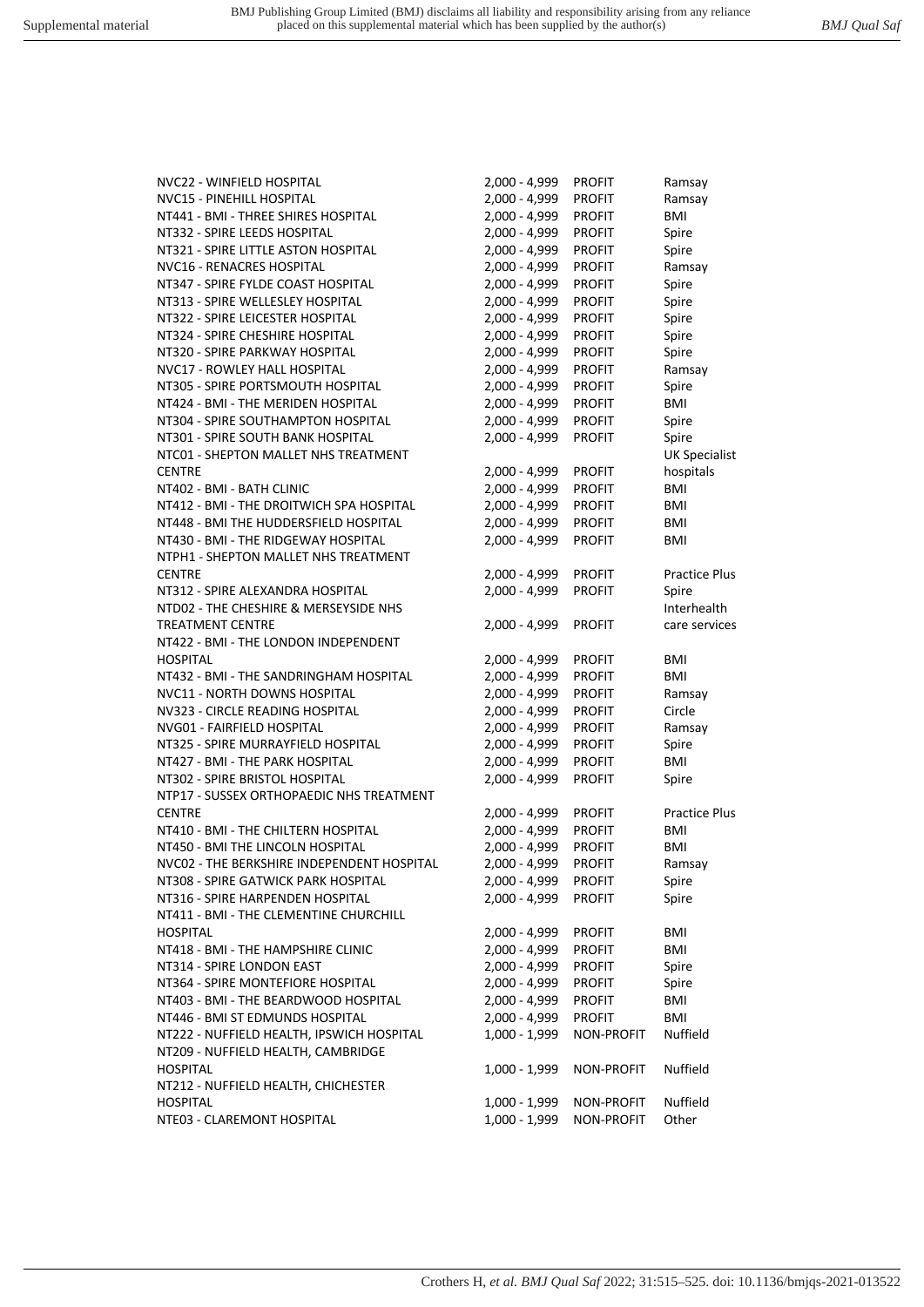NT210 - NUFFIELD HEALTH, THE GROSVENOR HOSPITAL, CHESTER NT229 - NUFFIELD HEALTH, NEWCASTLE UPON **TYNE HOSPITAL** NT219 - NUFFIELD HEALTH, HEREFORD HOSPITAL NT215 - NUFFIELD HEALTH, EXETER HOSPITAL NT242 - NUFFIELD HEALTH, WOLVERHAMPTON HOSPITAL 1,000 - 1,999 NON-PROFIT Nuffield NT238 - NUFFIELD HEALTH, TAUNTON HOSPITAL NT204 - NUFFIELD HEALTH, BRENTWOOD HOSPITAL 1,000 - 1,999 NON-PROFIT Nuffield NT245 - NUFFIELD HEALTH, YORK HOSPITAL NT214 - NUFFIELD HEALTH, WESSEX HOSPITAL NT404 - BMI - THE BEAUMONT HOSPITAL NT339 - SPIRE REGENCY HOSPITAL NVC44 - THE WESTBOURNE CENTRE NVC01 - ASHTFAD HOSPITAL NT443 - BMI - THE WINTERBOURNE HOSPITAL NYW01 - ASPEN - THE HOLLY NVC35 - TEES VALLEY TREATMENT CENTRE NT327 - SPIRE MANCHESTER HOSPITAL ADP02 - KIMS HOSPITAL (NEWNHAM COURT) NTPH3 - DEVIZES NHS TREATMENT CENTRE 1,000 - 1,999 PROFIT Practice Plus NT317 - SPIRE CAMBRIDGE LEA HOSPITAL NT439 - BMI - THE SOUTH CHESHIRE PRIVATE HOSPITAL 1,000 - 1,999 PROFIT BMI NT309 - SPIRE SUSSEX HOSPITAL NT346 - SPIRE ST SAVIOURS HOSPITAL NT451 - BMI THE CAVELL HOSPITAL NVC24 - BODMIN NHS TREATMENT CENTRE NVC14 - PARK HILL HOSPITAL NTA04 - NOTTINGHAM NHS TREATMENT CENTRE (NATIONS HEALTHCARE) NT604 - SUSSEX ORTHOPAEDIC NHS TREATMENT CENTRE 1,000 - 1,999 PROFIT Care UK NT319 - SPIRE HARTSWOOD HOSPITAL NT445 - BMI THE EDGBASTON HOSPITAL NT440 - BMI - THORNBURY HOSPITAL NTX01 - ONE HEALTH GROUP LTD NTPH5 - PENINSULA NHS TREATMENT CENTRE 1,000 - 1,999 PROFIT Practice Plus NT344 - SPIRE DUNEDIN HOSPITAL NVC34 - FYLDE COAST NHS TREATMENT CENTRE NT434 - BMI - THE SAXON CLINIC NT315 - SPIRE BUSHEY HOSPITAL NT497 - BMI GISBURNE PARK HOSPITAL NT436 - BMI - SHIRLEY OAKS HOSPITAL NVC33 - GISBURNE PARK NHS TREATMENT CENTRE 1,000 - 1,999 PROFIT Ramsay NT449 - BMI THE LANCASTER HOSPITAL NT408 - BMI - THE CHAUCER HOSPITAL NYW04 - ASPEN - CLAREMONT HOSPITAL NT447 - BMI THE DUCHY HOSPITAL NTX11 - ONE HEALTH GROUP CLINIC - THORNBURY 1,000 - 1,999 PROFIT One Health NT413 - BMI - THE ESPERANCE HOSPITAL

| 1,000 - 1,999 | <b>NON-PROFIT</b> | Nuffield            |
|---------------|-------------------|---------------------|
| 1,000 - 1,999 | NON-PROFIT        | Nuffield            |
| 1,000 - 1,999 | NON-PROFIT        | Nuffield            |
| 1,000 - 1,999 | <b>NON-PROFIT</b> | Nuffield            |
| 1,000 - 1,999 | NON-PROFIT        | Nuffield            |
| 1,000 - 1,999 | NON-PROFIT        | Nuffield            |
|               |                   |                     |
| 1,000 - 1,999 | NON-PROFIT        | Nuffield            |
| 1,000 - 1,999 | <b>NON-PROFIT</b> | Nuffield            |
| 1,000 - 1,999 | NON-PROFIT        | Nuffield            |
| 1,000 - 1,999 | PROFIT            | BMI                 |
| 1,000 - 1,999 | <b>PROFIT</b>     | Spire               |
| 1,000 - 1,999 | <b>PROFIT</b>     | Ramsay              |
| 1,000 - 1,999 | <b>PROFIT</b>     | Ramsay              |
| 1,000 - 1,999 | <b>PROFIT</b>     | BMI                 |
|               |                   | Aspen               |
| 1,000 - 1,999 | PROFIT            | healthcare          |
| 1,000 - 1,999 | <b>PROFIT</b>     | Ramsay              |
| 1,000 - 1,999 | <b>PROFIT</b>     | Spire               |
| 1,000 - 1,999 | PROFIT            | KIMS                |
| 1,000 - 1,999 | PROFIT            | Practice Plu        |
| 1,000 - 1,999 | PROFIT            | Spire               |
| 1,000 - 1,999 | PROFIT            | BMI                 |
| 1,000 - 1,999 | <b>PROFIT</b>     | Spire               |
| 1,000 - 1,999 | <b>PROFIT</b>     | Spire               |
| 1,000 - 1,999 | <b>PROFIT</b>     | BMI                 |
| 1,000 - 1,999 | PROFIT            | Ramsay              |
| 1,000 - 1,999 | PROFIT            | Ramsay              |
|               |                   | <b>Nations</b>      |
| 1,000 - 1,999 | <b>PROFIT</b>     | healthcare          |
| 1,000 - 1,999 | PROFIT            | Care UK             |
| 1,000 - 1,999 | PROFIT            | Spire               |
| 1,000 - 1,999 | <b>PROFIT</b>     | <b>BMI</b>          |
| 1,000 - 1,999 | <b>PROFIT</b>     | BMI                 |
| 1,000 - 1,999 | <b>PROFIT</b>     | One Health          |
| 1,000 - 1,999 | <b>PROFIT</b>     | <b>Practice Plu</b> |
| 1,000 - 1,999 | <b>PROFIT</b>     | Spire               |
| 1,000 - 1,999 | <b>PROFIT</b>     | Ramsay              |
| 1,000 - 1,999 | <b>PROFIT</b>     | BMI                 |
| 1,000 - 1,999 | <b>PROFIT</b>     | Spire               |
| 1,000 - 1,999 | <b>PROFIT</b>     | BMI                 |
| 1,000 - 1,999 | <b>PROFIT</b>     | BMI                 |
| 1,000 - 1,999 | <b>PROFIT</b>     | Ramsay              |
| 1,000 - 1,999 | <b>PROFIT</b>     | BMI                 |
| 1,000 - 1,999 | <b>PROFIT</b>     | BMI                 |
|               |                   | Aspen               |
| 1,000 - 1,999 | <b>PROFIT</b>     | healthcare          |
| 1,000 - 1,999 | <b>PROFIT</b>     | BMI                 |
|               |                   |                     |
| 1,000 - 1,999 | <b>PROFIT</b>     | One Health          |
| 1,000 - 1,999 | <b>PROFIT</b>     | BMI                 |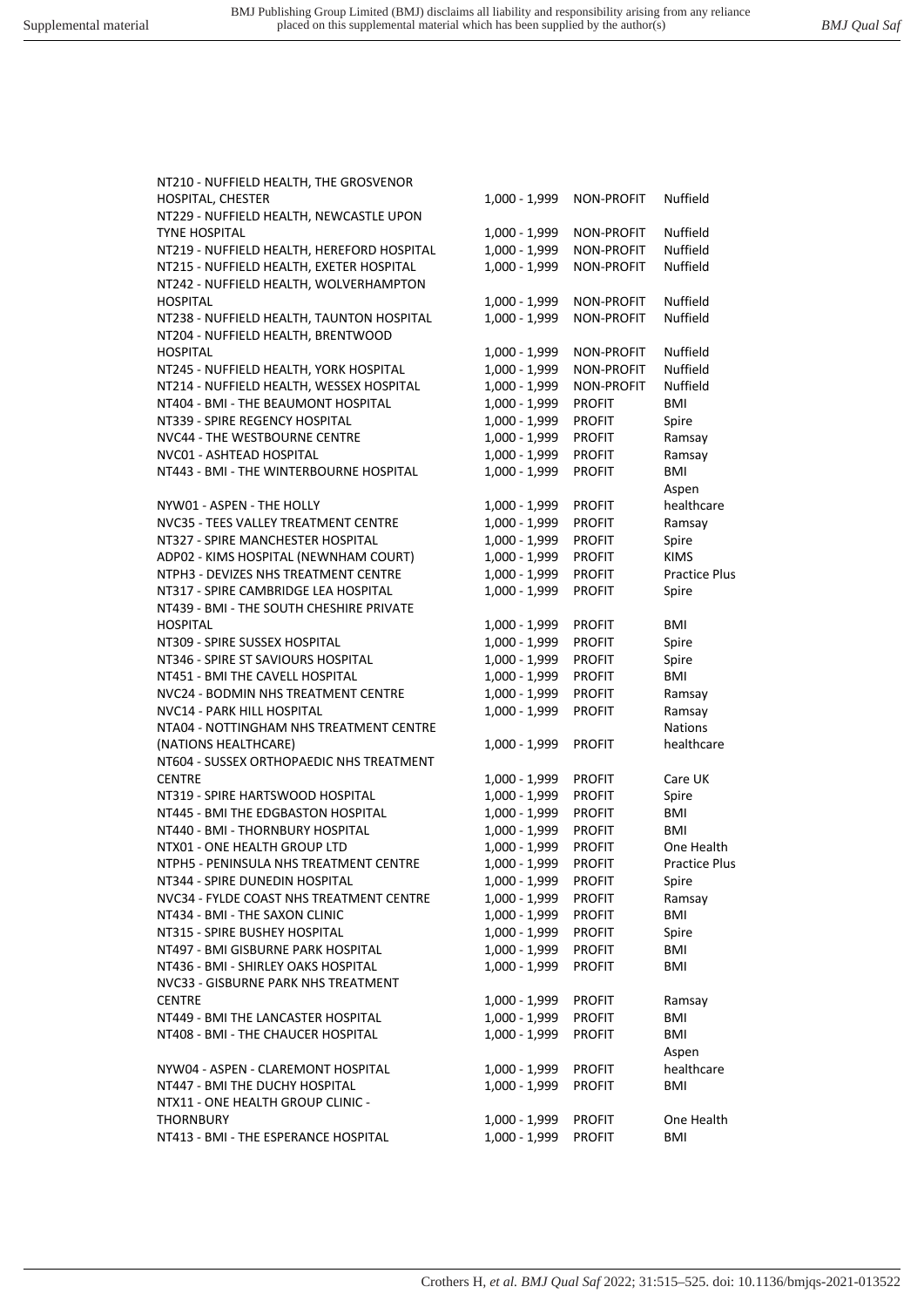NT714 - GREATER MANCHESTER SURGICAL

| <u>IVI / 14 - UNLATEN IVIAIVUTESTEN SUNUICAL</u> |                 |                      |                      |
|--------------------------------------------------|-----------------|----------------------|----------------------|
| CENTRE                                           | $1,000 - 1,999$ | <b>PROFIT</b>        | Netcare              |
| NT438 - BMI - THE SOMERFIELD HOSPITAL            | $1,000 - 1,999$ | <b>PROFIT</b>        | <b>BMI</b>           |
| NT345 - SPIRE CLARE PARK HOSPITAL                | 1,000 - 1,999   | <b>PROFIT</b>        | Spire                |
| NT433 - BMI - SARUM ROAD HOSPITAL                | $1,000 - 1,999$ | <b>PROFIT</b>        | BMI                  |
| NT206 - NUFFIELD HEALTH, BRISTOL HOSPITAL        |                 |                      |                      |
| (CHESTERFIELD)                                   | $500 - 999$     | NON-PROFIT           | Nuffield             |
| NT235 - NUFFIELD HEALTH, SHREWSBURY              |                 |                      |                      |
| <b>HOSPITAL</b>                                  | $500 - 999$     | NON-PROFIT           | <b>Nuffield</b>      |
|                                                  |                 |                      |                      |
| NT224 - NUFFIELD HEALTH, WARWICKSHIRE            |                 |                      |                      |
| <b>HOSPITAL</b>                                  | 500 - 999       | NON-PROFIT           | Nuffield             |
| NT218 - NUFFIELD HEALTH, HAYWARDS HEATH          |                 |                      |                      |
| <b>HOSPITAL</b>                                  | 500 - 999       | <b>NON-PROFIT</b>    | Nuffield             |
| NT244 - NUFFIELD HOSPITAL OXFORD (THE            |                 |                      |                      |
| MANOR)                                           | 500 - 999       | <b>NON-PROFIT</b>    | Nuffield             |
| NVCOR - TEES VALLEY HOSPITAL                     | 500 - 999       | <b>PROFIT</b>        | Ramsay               |
| NT406 - BMI - THE BLACKHEATH HOSPITAL            | $500 - 999$     | <b>PROFIT</b>        | BMI                  |
| NT419 - BMI - THE HARBOUR HOSPITAL               | $500 - 999$     | <b>PROFIT</b>        | <b>BMI</b>           |
| NT421 - BMI - THE KINGS OAK HOSPITAL             | 500 - 999       | <b>PROFIT</b>        | BMI                  |
| NT310 - SPIRE TUNBRIDGE WELLS HOSPITAL           | 500 - 999       | <b>PROFIT</b>        | Spire                |
| NT435 - BMI - THE SHELBURNE HOSPITAL             | $500 - 999$     | <b>PROFIT</b>        | BMI                  |
| NT423 - BMI - THE MANOR HOSPITAL                 | 500 - 999       | <b>PROFIT</b>        | BMI                  |
| NT405 - BMI - BISHOPS WOOD                       | 500 - 999       | <b>PROFIT</b>        | <b>BMI</b>           |
| NT414 - BMI - FAWKHAM MANOR HOSPITAL             | $500 - 999$     | <b>PROFIT</b>        | BMI                  |
| NT409 - BMI - CHELSFIELD PARK HOSPITAL           | $500 - 999$     | <b>PROFIT</b>        | BMI                  |
| NT429 - BMI - THE PRIORY HOSPITAL                | 500 - 999       | <b>PROFIT</b>        | BMI                  |
| NTA03 - THE MIDLANDS NHS TREATMENT               |                 |                      | <b>Nations</b>       |
| CENTRE                                           | 500 - 999       | <b>PROFIT</b>        | healthcare           |
| NTYF1 - SPENCER PRIVATE HOSPITALS                | 500 - 999       | <b>PROFIT</b>        | Other                |
| NT431 - BMI - THE RUNNYMEDE HOSPITAL             | $500 - 999$     | <b>PROFIT</b>        | BMI                  |
| NVC39 - KENDAL NHS TREATMENT CENTRE              | $500 - 999$     |                      |                      |
|                                                  |                 | <b>PROFIT</b>        | Ramsay               |
| NT331 - BUPA HILL AND EAST RIDING HOSPITAL       | 500 - 999       | <b>PROFIT</b>        | Spire                |
| NW931 - CLINICENTA SURGICENTRE                   | $500 - 999$     | <b>PROFIT</b>        | Clinicenta           |
| NT428 - BMI - THE PRINCESS MARGARET              |                 |                      |                      |
| HOSPITAL                                         | 500 - 999       | <b>PROFIT</b>        | BMI                  |
| NTX12 - ONE HEALTH GROUP CLINIC -                |                 |                      |                      |
| <b>CLAREMONT</b>                                 | 500 - 999       | <b>PROFIT</b>        | One Health           |
| NTPAD - ST MARY'S NHS TREATMENT CENTRE           | $500 - 999$     | <b>PROFIT</b>        | <b>Practice Plus</b> |
| NT211 - NUFFIELD HEALTH, CHELTENHAM              |                 |                      |                      |
| HOSPITAL                                         | $200 - 499$     | NON-PROFIT           | Nuffield             |
| NXM04 - THE MCINDOE CENTRE                       | $200 - 499$     | NON-PROFIT           | Other                |
| 8F926 - THE NOTTINGHAM NUFFIELD HOSPITAL         |                 | 200 - 499 NON-PROFIT | Nuffield             |
| AAH01 - TETBURY HOSPITAL TRUST                   | $200 - 499$     | NON-PROFIT           | Other                |
| NT241 - NUFFIELD HEALTH, WOKING HOSPITAL         | 200 - 499       | NON-PROFIT           | Nuffield             |
| NT205 - NUFFIELD HEALTH, BRIGHTON HOSPITAL       | 200 - 499       | NON-PROFIT           | Nuffield             |
| NT202 - NUFFIELD HEALTH, BOURNEMOUTH             |                 |                      |                      |
| <b>HOSPITAL</b>                                  | 200 - 499       | NON-PROFIT           | Nuffield             |
| NT239 - NUFFIELD HEALTH, TUNBRIDGE WELLS         |                 |                      |                      |
| HOSPITAL                                         | $200 - 499$     | NON-PROFIT           | Nuffield             |
| NNQ01 - BRAINTREE COMMUNITY HOSPITAL             | $200 - 499$     | <b>PROFIT</b>        | Spencer              |
| NT343 - SPIRE THAMES VALLEY HOSPITAL             | 200 - 499       | <b>PROFIT</b>        | Spire                |
|                                                  |                 |                      |                      |
| NTP16 - WILL ADAMS NHS TREATMENT CENTRE          | 200 - 499       | <b>PROFIT</b>        | <b>Practice Plus</b> |
| NT506 - NORTH EAST LONDON NHS TREATMENT          |                 |                      |                      |
| <b>CENTRE</b>                                    | 200 - 499       | <b>PROFIT</b>        | Care UK              |
| NVC10 - NEW HALL NHS TREATMENT CENTRE            | 200 - 499       | <b>PROFIT</b>        | Ramsay               |
| NVC29 - COBALT HOSPITAL                          | 200 - 499       | <b>PROFIT</b>        | Ramsay               |
| NT437 - BMI - THE SLOANE HOSPITAL                | 200 - 499       | <b>PROFIT</b>        | BMI                  |
|                                                  |                 |                      |                      |

Crothers H*, et al. BMJ Qual Saf* 2022; 31:515–525. doi: 10.1136/bmjqs-2021-013522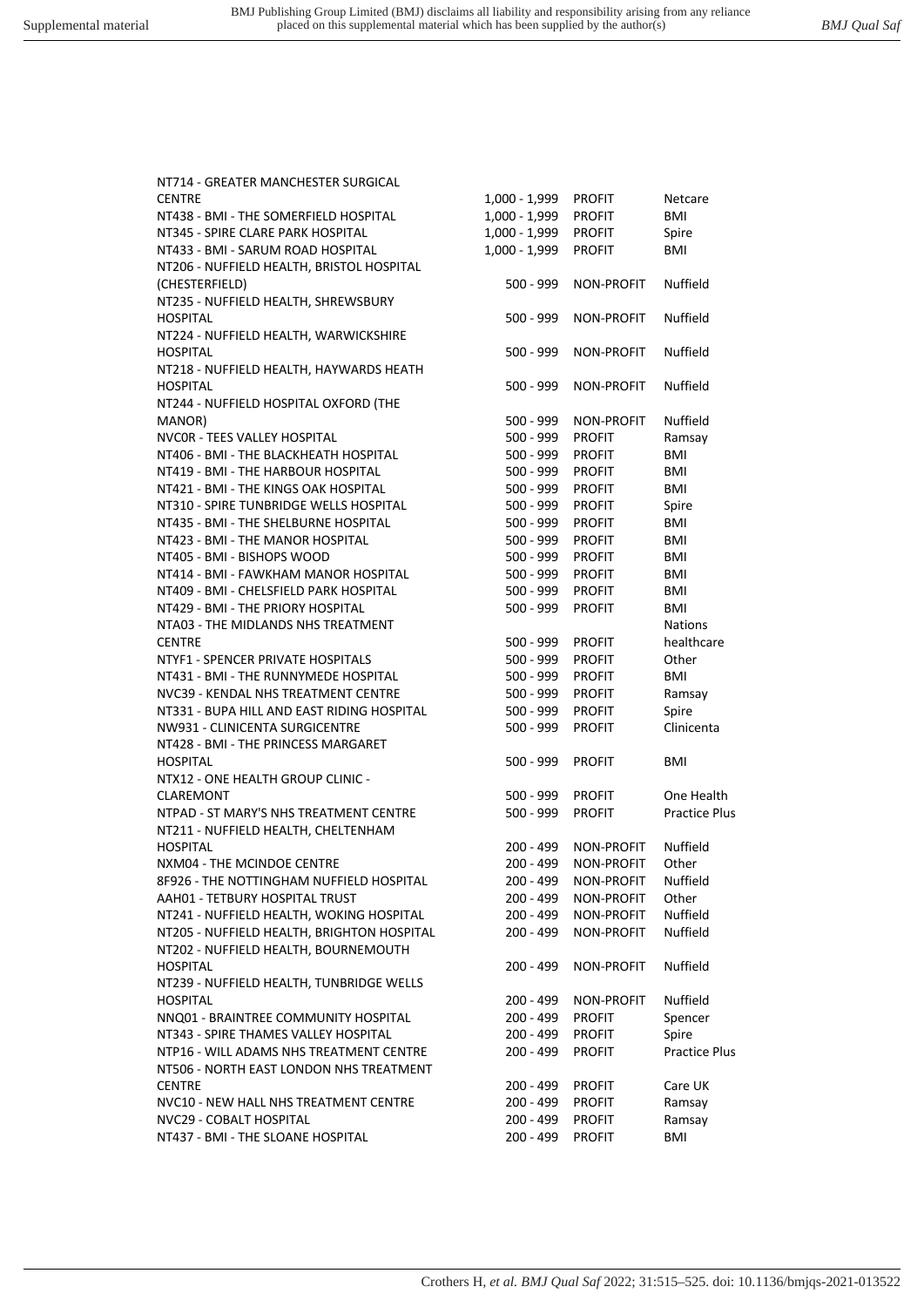| NTP23 - ECCLESHILL NHS TREATMENT CENTRE<br>NT349 - SPIRE LONGLANDS CONSULTING ROOMS | $200 - 499$<br>$200 - 499$ | <b>PROFIT</b><br><b>PROFIT</b> | <b>Practice Plus</b><br>Spire   |
|-------------------------------------------------------------------------------------|----------------------------|--------------------------------|---------------------------------|
|                                                                                     |                            |                                | Aspen                           |
| NYW02 - ASPEN - PARKSIDE HOSPITAL                                                   | 200 - 499                  | <b>PROFIT</b>                  | healthcare                      |
| NT455 - BMI MOUNT ALVERNIA HOSPITAL                                                 | 200 - 499                  | <b>PROFIT</b>                  | BMI<br>Probus                   |
| NAM01 - PROBUS SURGICAL CENTRE                                                      | 200 - 499                  | <b>PROFIT</b>                  | surgery                         |
| NT30A - SPIRE NOTTINGHAM HOSPITAL                                                   | 200 - 499                  | <b>PROFIT</b>                  | Spire                           |
| NVC31 - BLAKELANDS HOSPITAL                                                         | 200 - 499                  | <b>PROFIT</b>                  | Ramsay                          |
| NT416 - BMI - HENDON HOSPITAL                                                       | 200 - 499                  | <b>PROFIT</b>                  | BMI                             |
|                                                                                     |                            |                                | Aspen                           |
| NYW03 - ASPEN - HIGHGATE HOSPITAL                                                   | 200 - 499                  | <b>PROFIT</b>                  | healthcare                      |
| NT3X3 - SPIRE ST ANTHONY'S HOSPITAL                                                 | 200 - 499                  | <b>PROFIT</b>                  | Spire                           |
| NTYE7 - THE HORDER CENTRE                                                           | 100 - 199                  | <b>NON-PROFIT</b>              | Other                           |
|                                                                                     |                            |                                | Independent                     |
| NXP04 - HATHAWAY MEDICAL CENTRE                                                     | 100 - 199                  | <b>PROFIT</b>                  | health group<br><b>Nations</b>  |
| NTA01 - ECCLESHILL NHS TREATMENT CENTRE                                             | 100 - 199                  | <b>PROFIT</b>                  | healthcare                      |
| 8DD07 - BUPA NORTH CHESHIRE HOSPITAL                                                | 100 - 199                  | <b>PROFIT</b>                  | <b>Bupa</b>                     |
| NT415 - BMI - THE FOSCOTE HOSPITAL                                                  | 100 - 199                  | <b>PROFIT</b>                  | BMI                             |
| NT338 - SPIRE YALE HOSPITAL                                                         | $100 - 199$                | <b>PROFIT</b>                  | Spire                           |
| NVC27 - BOSTON WEST HOSPITAL                                                        | $100 - 199$                | <b>PROFIT</b>                  | Ramsay                          |
| NT602 - WILL ADAMS NHS TREATMENT CENTRE                                             | 100 - 199                  | <b>PROFIT</b>                  | Care UK                         |
| NTP03 - MILNROW VILLAGE PRACTICE (ICATS)                                            | 100 - 199                  | <b>PROFIT</b>                  | <b>Practice Plus</b><br>Classic |
| NTH09 - HULL AND EAST RIDING HOSPITAL                                               | 100 - 199                  | <b>PROFIT</b>                  | hospitals                       |
| 8A643 - THE RIVERS HOSPITAL                                                         | $100 - 199$                | <b>PROFIT</b>                  | Other                           |
|                                                                                     |                            |                                | Independent                     |
| NXP17 - WHITE HORSE HEALTH CENTRE - IHG                                             | 100 - 199                  | <b>PROFIT</b>                  | health group                    |
| NTY48 - TETBURY HOSPITAL                                                            | $10 - 99$                  | <b>NON-PROFIT</b>              | Other                           |
| NT207 - NUFFIELD HEALTH, BRISTOL HOSPITAL                                           |                            |                                |                                 |
| (ST MARY'S)                                                                         | $10 - 99$                  | <b>NON-PROFIT</b>              | Nuffield                        |
| NTY57 - BENENDEN HOSPITAL                                                           | $10 - 99$                  | NON-PROFIT                     | Other                           |
| NT221 - NUFFIELD HEALTH, HULL HOSPITAL                                              | $10 - 99$                  | <b>NON-PROFIT</b>              | Nuffield                        |
| NTP14 - MID KENT NHS TREATMENT CENTRE                                               | $10 - 99$                  | <b>PROFIT</b>                  | <b>Practice Plus</b>            |
| 8A805 - HOLLY HOUSE HOSPITAL                                                        | $10 - 99$                  | <b>PROFIT</b>                  | Other                           |
| 8AY29 - BMI THE PARK HOSPITAL                                                       | $10 - 99$                  | <b>PROFIT</b>                  | BMI                             |
| NTX51 - ONE HEALTH GROUP - BARLBOROUGH                                              |                            |                                |                                 |
| <b>TREATMENT CENTRE</b>                                                             | $10 - 99$                  | <b>PROFIT</b>                  | One Health                      |
| NT340 - BMI SOUTH CHESHIRE PRIVATE                                                  |                            |                                |                                 |
| <b>HOSPITAL (SPIRE)</b>                                                             | $10 - 99$                  | <b>PROFIT</b>                  | Spire                           |
| NTYD5 - WOODLANDS HOSPITAL                                                          | $10 - 99$                  | <b>PROFIT</b>                  | Other                           |
| NT603 - ST MARY'S NHS TREATMENT CENTRE                                              | $10 - 99$                  | <b>PROFIT</b>                  | Care UK                         |
| NTX19 - HUDDERSFIELD HOSPITAL - THE ONE                                             |                            |                                |                                 |
| <b>HEALTH GROUP</b>                                                                 | $10 - 99$                  | <b>PROFIT</b>                  | One Health                      |
| NT808 - CAPIO NEW HALL HOSPITAL NHS                                                 |                            |                                |                                 |
| <b>TREATMENT CENTRE</b>                                                             | $10 - 99$                  | <b>PROFIT</b>                  | Ramsay                          |
| NT503 - MID KENT NHS TREATMENT CENTRE                                               | $10 - 99$                  | <b>PROFIT</b>                  | Care UK                         |
| NED30 - ASHTEAD HOSPITAL                                                            | $10 - 99$                  | <b>PROFIT</b>                  | <b>EDICS</b>                    |
| NNE02 - DORKING GENERAL HOSPITAL                                                    | $10 - 99$                  | <b>PROFIT</b>                  | Spencer                         |
|                                                                                     |                            |                                | Independent                     |
| NXP02 - OLD TOWN SURGERY                                                            | $10 - 99$                  | <b>PROFIT</b>                  | health group                    |
|                                                                                     |                            |                                | Classic                         |
| NTH03 - ST SAVIOUR'S HOSPITAL                                                       | $10 - 99$                  | <b>PROFIT</b>                  | hospitals                       |
| NT425 - BMI - THE NUNEATON PRIVATE                                                  |                            |                                |                                 |
| <b>HOSPITAL</b>                                                                     | $10 - 99$                  | <b>PROFIT</b>                  | BMI                             |